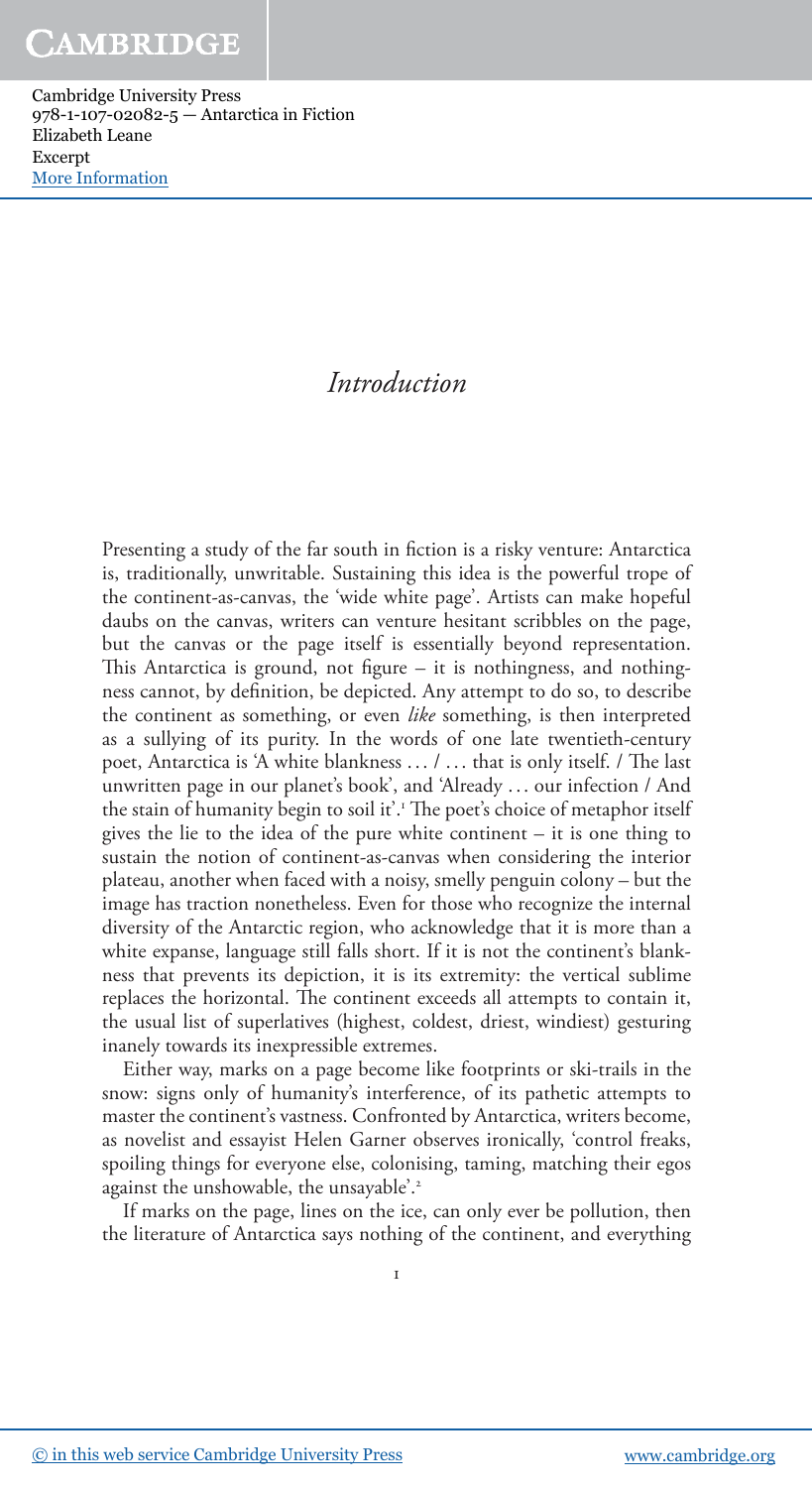Cambridge University Press 978-1-107-02082-5 — Antarctica in Fiction Elizabeth Leane Excerpt [More Information](www.cambridge.org/9781107020825)

### 2 *Introduction*

of humanity's futile efforts to find language equal to it. What for scientists might be a palimpsest of considerable complexity, an 'icy archive' in which natural history is preserved like nowhere else on earth, for creative artists offers only a reflection of their own inadequacies. 'The Ice ... was an esthetic sink, not an inspiration', observes environmental historian Stephen Pyne, 'Its landscape erased those elements which provided the artistic conventions that made other newly discovered worlds accessible, and its fantastic isolation seemingly defied any but self-referential attempts to assimilate it ... No representational art or literature could hope to express it'.<sup>3</sup>

 Shoring up this view is not only the powerful spatial image of the plateau, with its seemingly unending white horizons, but also a corresponding temporal blankness: the knowledge of humanity's brief history of interaction with Antarctica and the aeons of untouched isolation stretching before. Other places, other continents – even the icy wastes of the Arctic – have supported indigenous human inhabitants. Not only have these communities had the luxury of millennia of continuous dwelling in which to develop a vocabulary equal to their environment, but their culture and language also have been shaped by that environment. In Marie Darrieussecq's Antarctic novel White (2005) one character, observing 'sparkling ridges of snow, with their granular crust', notes that 'Only Laplanders or Innuit would know the precise term in their native tongues for this nuance of snow, and shade of white. But here, no one has ever been born'.<sup>4</sup> People have been born in Antarctica, for strategic nationalist reasons; but the observation is true in essence. No one has been raised entirely in the far south, let alone inherited the deep sense of place that generations of inhabitation bestow. And while words for particular kinds of snow might be transplanted from the far north, there are other words – words for specifically Antarctic features, processes and topographies – that can only come from intimate experience of the place itself.<sup>5</sup>

 For this reason alone, the literature of Antarctica will always be distinct from that of the inhabited places of the world. Yet my starting point here is the recognition that the often-evoked image of the unwritable continent, the icescape that resists literary (or artistic) response, is only one of its many fictions.

It is a fiction, admittedly, that critics have themselves reinforced. While Pyne, in *The Ice* (1986), gives nuanced and thought-provoking analyses of a series of Antarctic texts (discussing works by Samuel Taylor Coleridge, Edgar Allan Poe, Jules Verne, James Fenimore Cooper, H. P. Lovecraft, John W. Campbell and Thomas Keneally), his overarching thesis is,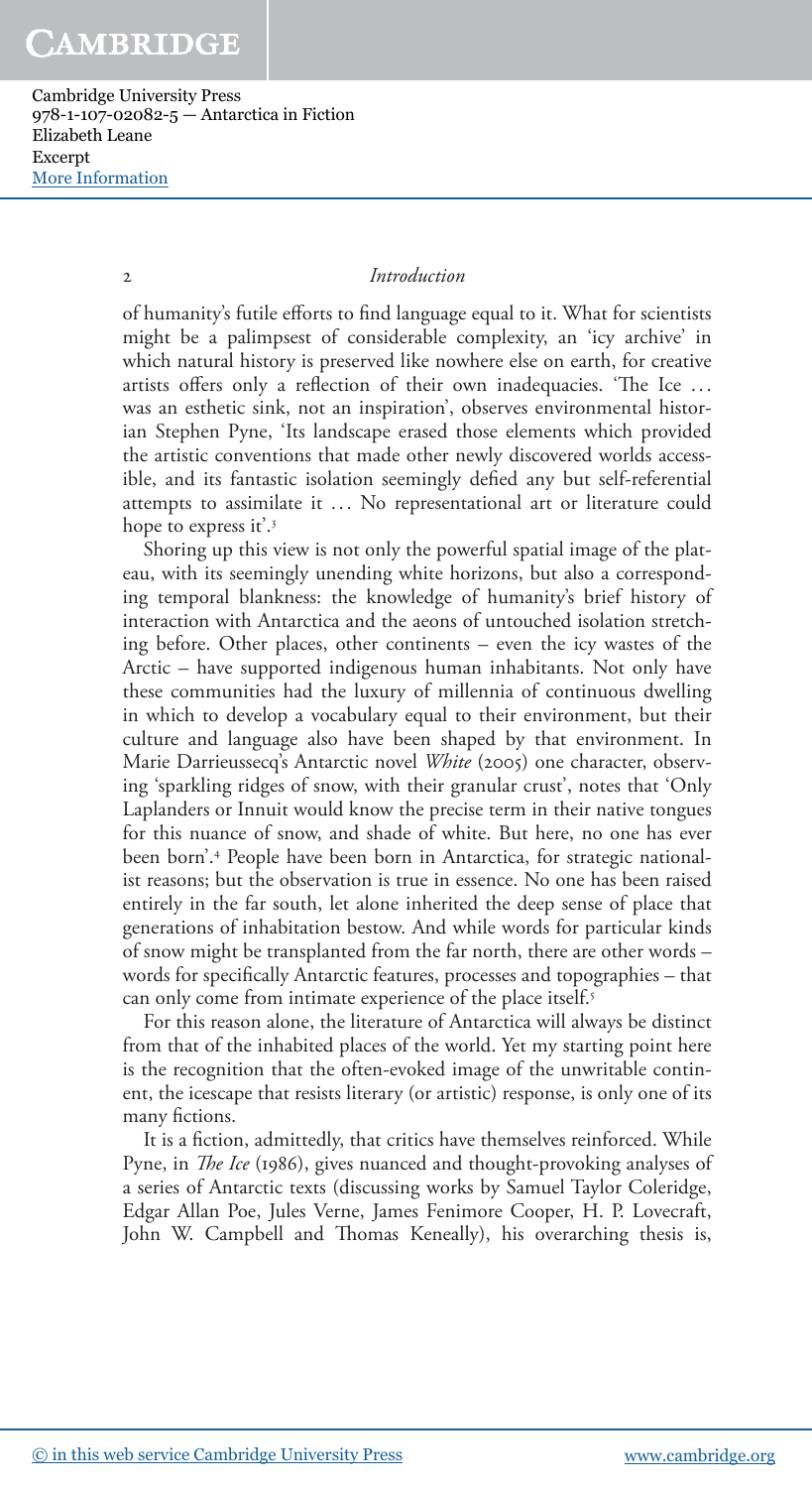Cambridge University Press 978-1-107-02082-5 — Antarctica in Fiction Elizabeth Leane Excerpt [More Information](www.cambridge.org/9781107020825)

#### *Introduction* 3

ironically, the nullity of Antarctic literature. The continent, he emphasizes, 'has largely been a wasteland for imaginative literature'; it 'has never really known the full attention of high culture'; and created 'no Antarctic school of literature' (or art for that matter). Pyne gives a series of reasons for this absence: the lack of a 'preexisting esthetic for the interior ice terranes'; the minimalizing effect of its icescape, which 'relentlessly simplifies whatever ideas are brought to it'; science's (and science fiction's) dominance of human responses to the continent; twentieth-century creative writers' tendency to fixate on the Scott tragedy;<sup>6</sup> bad timing, in that Antarctic exploration 'typically came at the conclusion of major epochs of discovery and intellectual ferment' and hence 'was a scene to which conventions were applied, not out of which new contentions were generated'; bad luck, in that the only literary and artistic mode equipped to handle its 'abstract, minimal, conceptual' landscape – modernism – had its attention focussed elsewhere; and, more simply, lack of access to the continent. After the efforts of Coleridge, Poe and Cooper, whose nineteenth-century worldview enabled them to construct a 'moral universe' around the Ice, Antarctic literature, according to Pyne, stagnated.<sup>7</sup>

 Pyne raises important points, but he also raises suspicion. He protests too much; his narrative of the literary wasteland is overdetermined. Perhaps he simply raises the bar too high: the failure of the continent, which humans had been exploring on foot for less than a century at the time *The Ice* was published, to produce a coherent school of literature, to generate a startlingly new aesthetic style or to be wholeheartedly embraced by the twentieth century's most iconic writers, does not make it an imaginative desert, as my book aims to show. Pyne's analysis of Antarctic literature also itself suffers from bad timing: published in 1986, not long before Antarctic tourism began its rapid expansion, and just before fierce disputes over mineral resources brought the continent to the centre of environmental debates, his book could not take account of the massive expansion in Antarctic literature which has taken place since. But slightly later critics, such as Paul Simpson-Housley, William Lenz and Francis Spufford, have also focussed primarily on nineteenthcentury or early twentieth-century Antarctic literary texts, inadvertently reinforcing the sense that after Coleridge, Poe and Cooper there is little to say about the fiction of the far south.

 I began this project with a similar sense of entering sparse, barely explored terrain: a flat, white space punctuated here and there by a few nineteenth-century nunataks. <sup>8</sup> I was soon divested of this convenient metaphor. Antarctica may not have had the full attention of high culture,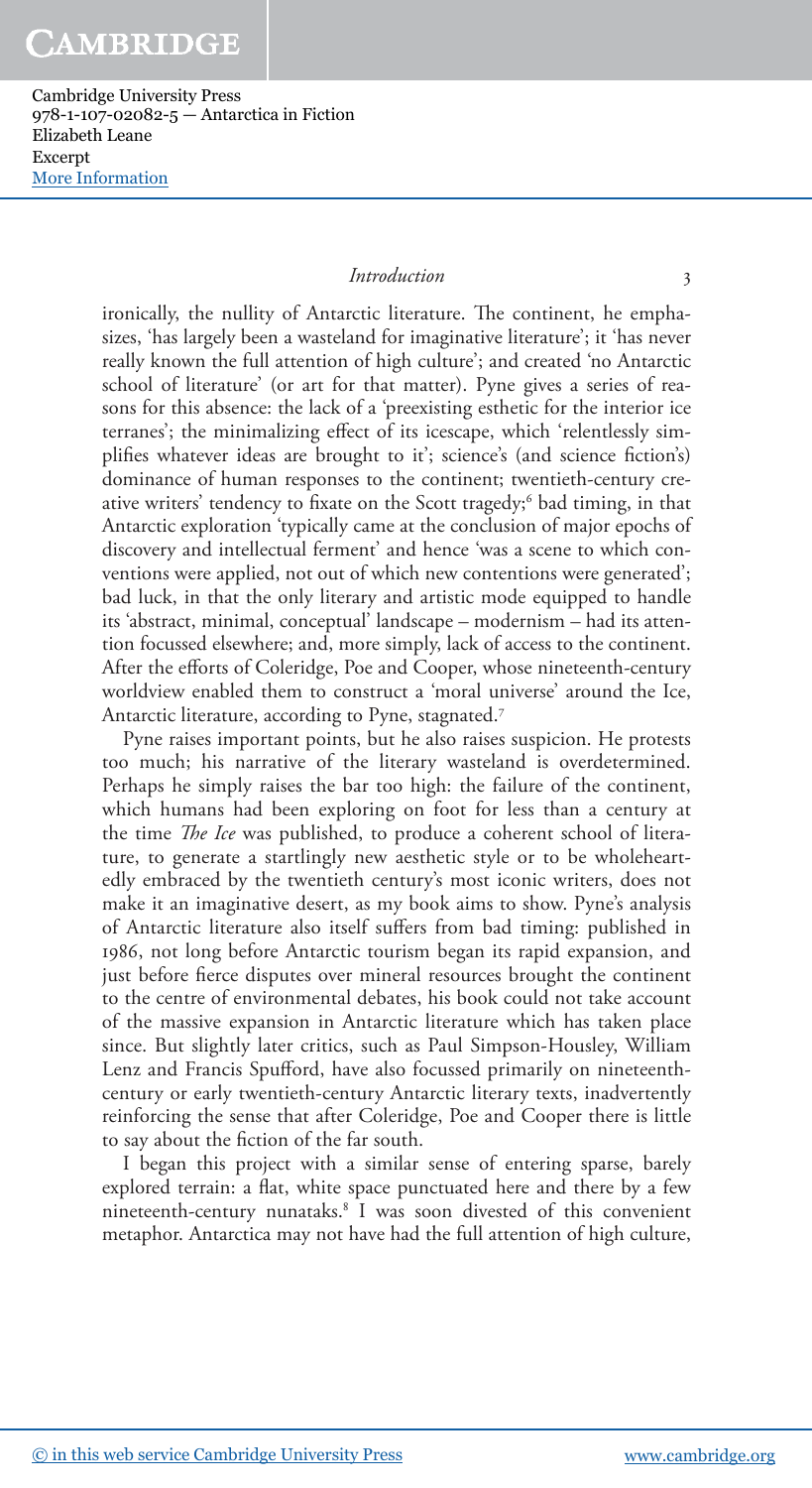#### 4 *Introduction*

but, in addition to those writers previously mentioned, the continent has certainly held the interest of well-established novelists, poets and playwrights such as Vladimir Nabokov, Georg Heym, Douglas Stewart, Ursula Le Guin, Dorothy Porter, Les Murray, Beryl Bainbridge, Pablo Neruda, Kim Stanley Robinson, Manfred Karge, Bill Manhire and Ann Michaels.

 Admittedly, touted Antarctic appearances in prominent literary texts often prove fleeting or tangential. A few lines from T.S. Eliot's seminal modernist poem *The Waste Land* (1922) allude to Ernest Shackleton's *South* (1919). The patriarch of Virginia Woolf's *To the Lighthouse* (1927) imagines himself as the Scott-like leader of a doomed polar expedition.<sup>9</sup> An Antarctic journey becomes a useful device for delaying the appearance of a witness for two years in Agatha Christie's *Ordeal by Innocence* ( 1958 ). Jack Aubrey's ship collides with an Antarctic iceberg in Patrick O'Brian's *Desolation Island* (1991). A world-renowned botanist in Saul Bellow's More *Die of Heartbreak* (1987) studies Antarctic lichens. A ship venturing into far southern waters has a close encounter with an ice-cliff in William Golding's Fire Down Below (1989). Captain Nemo is first to the South Pole in Jules Verne's *Twenty Thousand Leagues Under the Seas* (1869–70). Herman Melville very likely read Charles Wilkes's *Narrative of the United States Exploring Expedition* (1845) while writing *Moby-Dick* (1851), and Antarctic images appear briefly in his famous chapter, 'The Whiteness of the Whale'.<sup>10</sup> Doris Lessing added an essay on Antarctic exploration to her science-fiction novel set on an ice world, *The Making of the Representative for Planet 8* (1982). A piece of Antarctica is dragged to Spain in Ariel Dorfman's *The Nanny and the Iceberg* (1999). A young girl obsesses over the Scott expedition in Donna Tartt's *The Little Friend* (2002). A valiumaddicted housewife hallucinates an Antarctic idyll in Tony Kushner's play *Angels in America* (1993), and the continent itself briefly appears as one of the angelic Continental Principalities, bemoaning the despoliation of the earth.<sup>II</sup> In Thomas Pynchon's  $V$  (1963) an old explorer who has been to the South Pole and found there only 'annihilation', offers ominous advice: 'You wait. Everyone has an Antarctic'. <sup>12</sup> None of these texts is set, in any sustained or substantial sense, in the Antarctic.

 As any deconstructionist knows, however, a periphery can also be a centre. The South Pole is simultaneously the most marginal place on earth and the mid-point of the circles of latitude used to map the planet. Likewise, a seemingly incidental or minor Antarctic reference can bring with it connotations that reshape a text. Eliot's notes to *The Waste Land* (1922) identify only a few lines as Antarctic in origin – and the event in question, a mysterious sense of an extra companion which some believe to be Shackleton's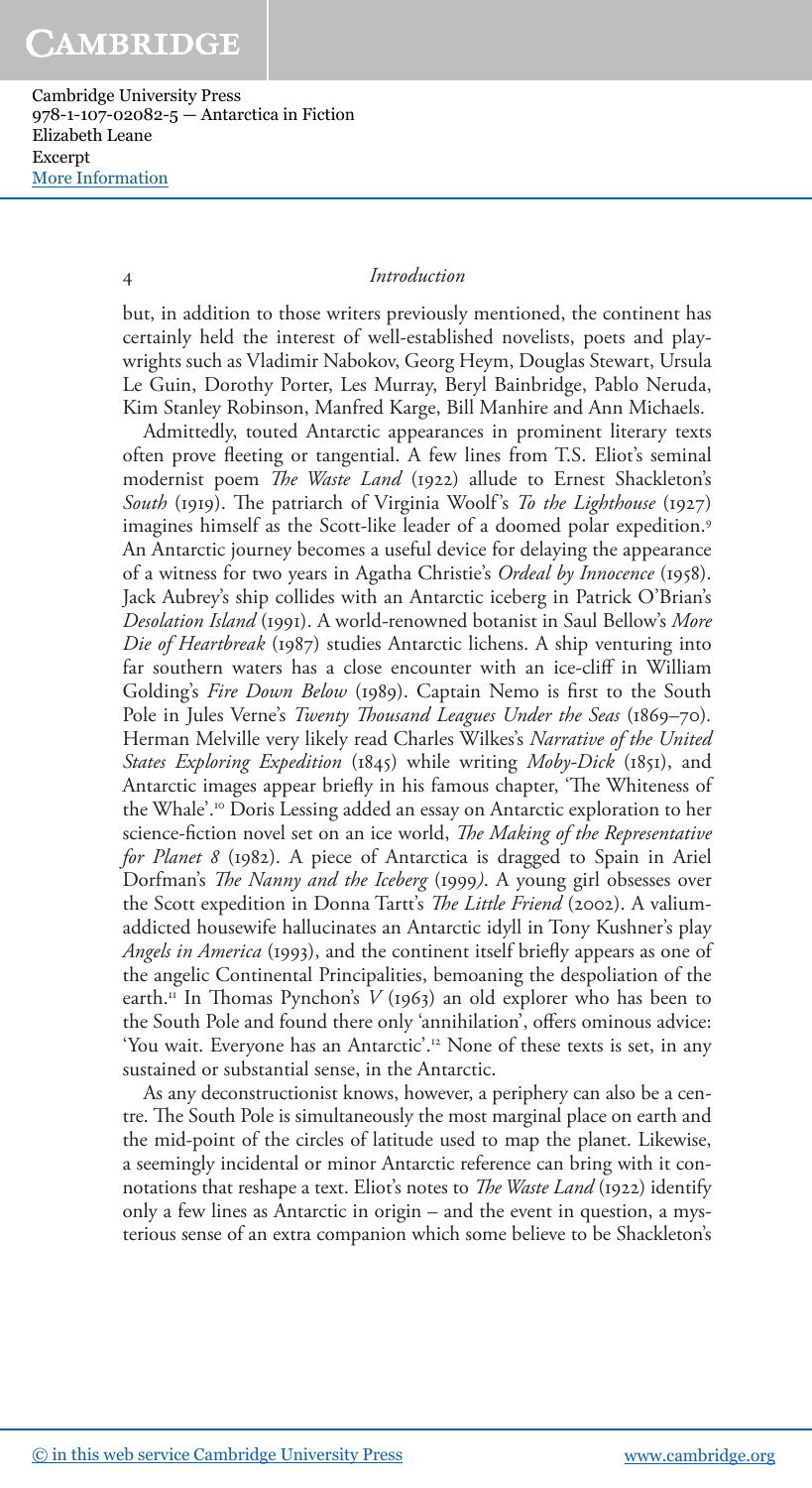Cambridge University Press 978-1-107-02082-5 — Antarctica in Fiction Elizabeth Leane Excerpt [More Information](www.cambridge.org/9781107020825)

#### *Introduction* 5

strategic retrospective invention,<sup>13</sup> occurred not in the most stereotypical Antarctic context – the interior plateau – but on the mountainous subantarctic island of South Georgia. Yet as soon as the epic story of the *Endurance* is evoked, it is impossible for the Antarctic ice not to take its place as one of the wastes that merge together in Eliot's poem: the sterile interior icescape joins the barren desert and the empty sea. Once alerted to Antarctica's presence in the poem, readers begin to notice additional possible connections between *South* (1919) and *The Waste Land*: Shackleton's powerful evocation of 'a sense of wandering over an endless wasteland, absolutely lifeless and forbidding', as well as the famous exchange in which the explorer learns the world is at war; <sup>14</sup> and the mirages that his men continually see in the Antarctic icescape, which seem to feed into Eliot's images of upside-down towers and fractured cities in the air.<sup>15</sup> Even – perhaps especially – when Antarctica seems marginal to a literary text, it is worth exploring the meanings (themselves the accumulated product of previous representations) that the continent brings to the text, and the meanings that are in turn bestowed upon the far southern regions by each new literary context.

 A literary text does not necessarily need to feature action set in the far south to make an important contribution to the Antarctic literary corpus. In Karge's Brechtian play *Die Eroberung des Sudpols* , translated into English as *The Conquest of the South Pole* (1988),<sup>16</sup> five unemployed young men in the industrial city of Herne in western Germany re-enact Roald Amundsen's South Polar expedition in an attic. The expedition becomes, one critic writes, the characters' 'substitute for a productive life from which they have been forcibly exiled', and also, given the quixotic nature of a quest to reach an entirely blank space, 'a challenge to the very assumptions of productivity<sup>'.17</sup> Thus, while the play may not be *about* Antarctica, the Antarctic nature of the journey re-enacted by the characters and the assumptions and images that this particular expedition evokes for the audience are pivotal to its meaning. The same applies to Chris Wheat's poem 'Antarctica' (1996), in which an unflinching, intensely personal account of a man's death from AIDS is unexpectedly juxtaposed with images of emperor penguins in a continent 'as silent as starched sheets'. <sup>18</sup> Antarctica is no less important to a text when it is deployed primarily as a metaphor, rather than a setting.

There are fewer debates to be had about the strength of Antarctica's relationship with popular culture, where its embrace has been wholehearted. There is hardly a popular genre that cannot boast an Antarctic title. Actionadventure-eco-thrillers might predominate, but there is also Antarctic category romance, Antarctic chick-lit, Antarctic cyberpunk – even an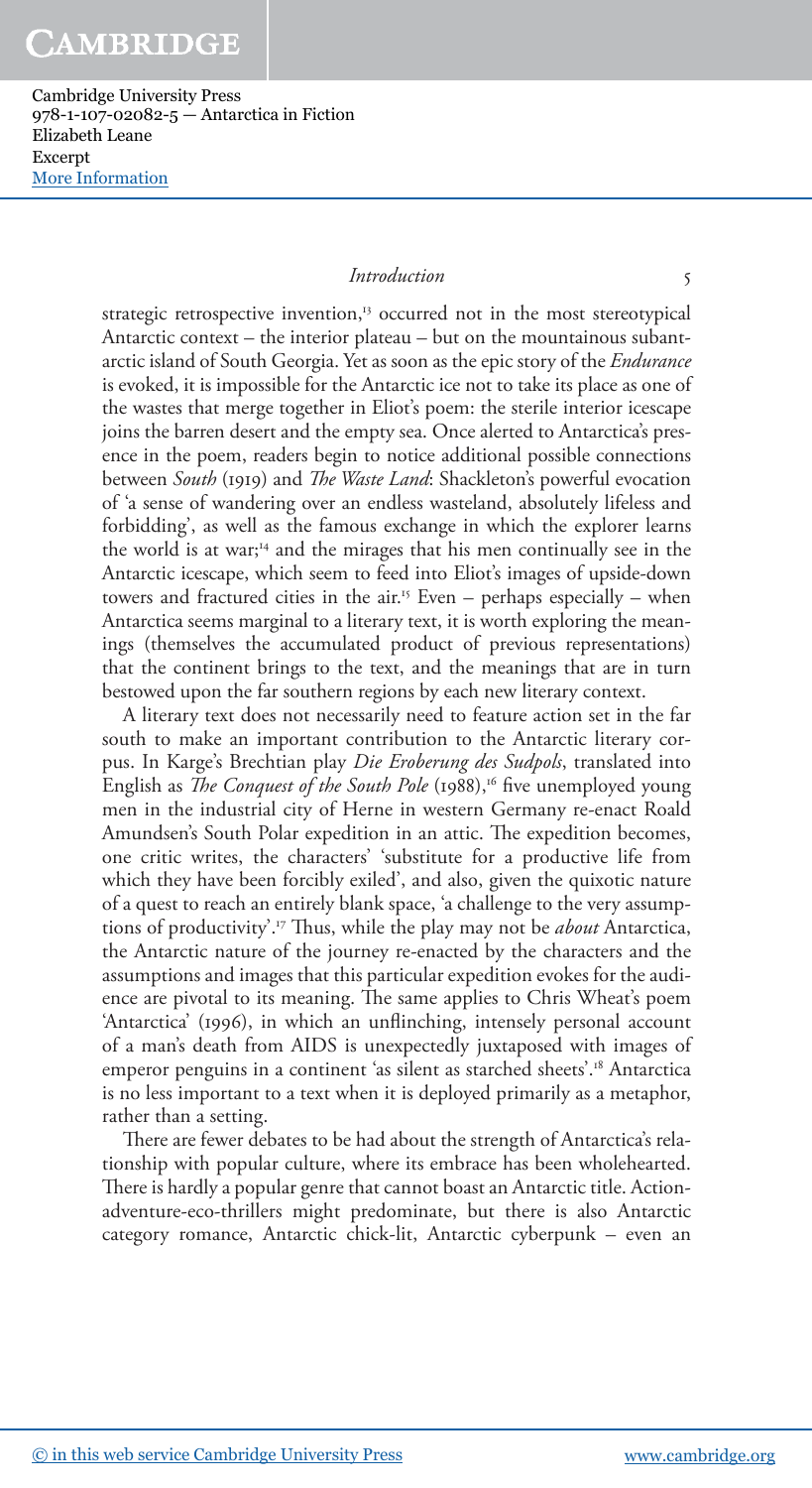#### 6 *Introduction*

Antarctic sitcom.<sup>19</sup> The continent is a must-see destination for the heroes of science-fiction television, children's fiction and comics: Doctor Who, Mulder and Scully, The Phantom,<sup>20</sup> Doc Savage, G. I. Joe, Biggles, Tom Swift, the Hardy Boys, Scooby-Doo, Caspar the Friendly Ghost, the Avengers, the X-Men, Wonder Woman, Batman, Superman and even an alarmingly underdressed Tarzan have had their share of Antarctic adventures.

 When strict criteria are applied – for example, that a title can only be considered 'Antarctic' if it is substantially set in the region (itself problematic to define<sup> $21$ </sup>) or engaged with its history or politics – the body of imaginative texts dealing with the far south still remains large: hundreds of novels, hundreds of poems, and significant numbers of short stories, graphic novels, plays and feature films. The corpus is not only larger than expected, but it is also more diverse: a 'nautical drama' based on the Ross expedition of 1839–43, watched from the theatre's pits by sailors from that expedition; a semi-pornographic utopia of a female-dominated Antarctic kingdom, self-published in the 1880s; a 'Spectacular Pantomimic Extravaganza' from the turn of the twentieth century, which includes an Antarctic animal ballet and climaxes in a terrifying South Polar whirlpool scene; a long poem about a magnificent Christmas feast, both concocted on a sledging journey by the photographer Frank Hurley; a German opera based on the Scott tragedy, prematurely closed by the Nazis in 1937.<sup>22</sup>

Alongside and directly connected with the identification of this large, heterogeneous body of work is an increasing critical interest in examining Antarctica from a cultural perspective. Since Pyne published *The Ice* in 1986 , several extensive bibliographies of Antarctic literature have appeared; conferences devoted to Antarctic arts and culture have been held;<sup>23</sup> a special cultural issue of the new *Polar Journal* (itself a publication dedicated to polar research within the humanities and social sciences) has been released; an excellent anthology of Antarctic literature, Bill Manhire's *The Wide White Page: Writers Imagine Antarctica* (2004), has been published;<sup>24</sup> and Antarctic-related publications in the standard academic database of literary criticism, the Modern Languages Association database, which sat at three in 1985 (from a starting point of 1925), now number more than fifty. The 'cultural turn' in Antarctic studies has begun.

 Integral to this 'cultural turn' is increasing access to the continent for artists, writers and non-scientific researchers. Although, as Pyne points out, 'a visit is hardly essential to make Antarctica a subject of artistic inquiry',<sup>25</sup> direct, immediate experience is a core component of writing creatively about place for many authors. While it was taken for granted that nineteenth-century creative writers and their readers had only indirect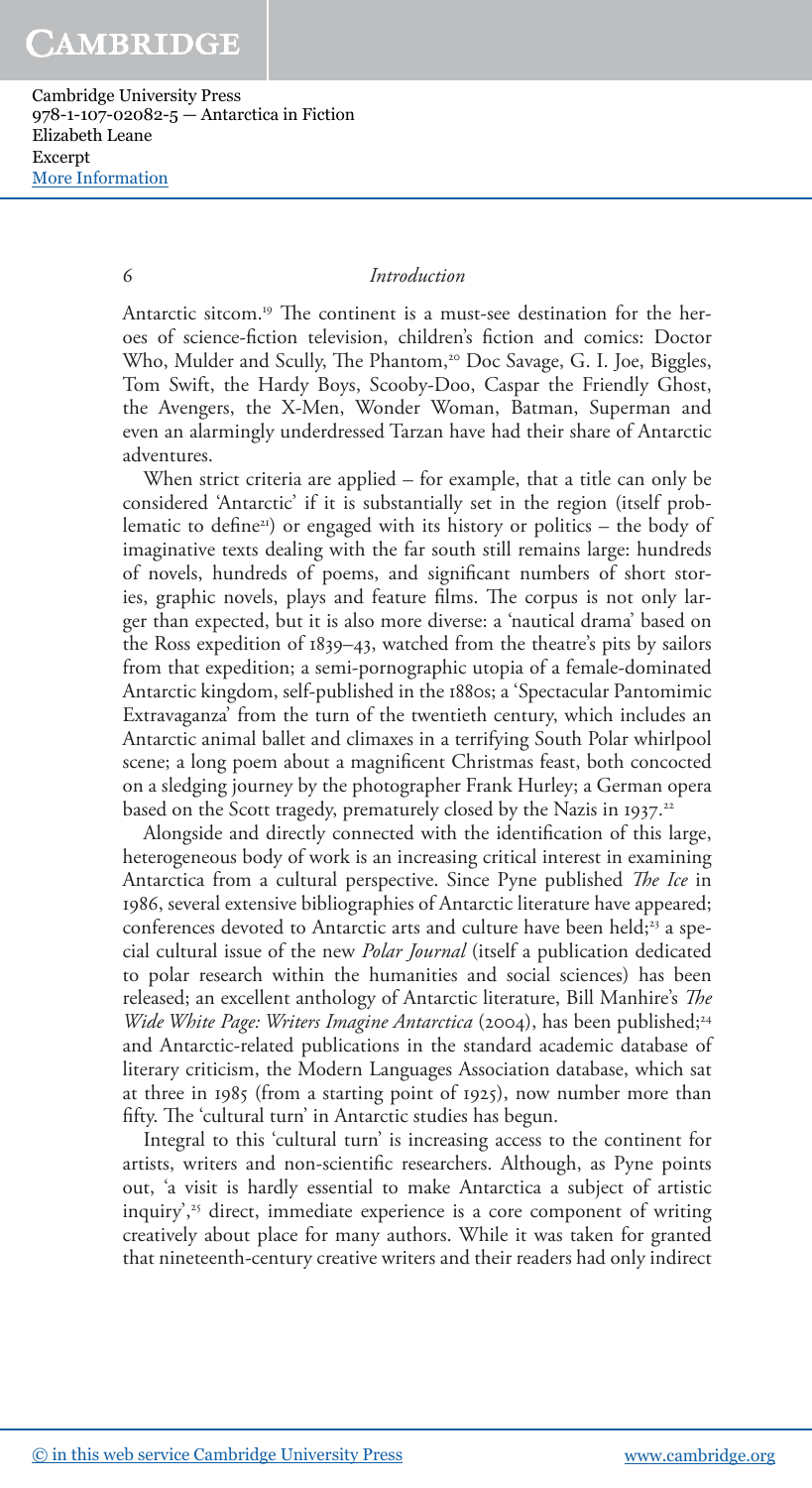### *Introduction* 7

knowledge of the far south, by the turn of the twenty-first century, when cruises have made the continent a possible – if expensive – destination for tens of thousands of tourists annually, no such assumptions are possible. Frustration with science's domination of the continent is a common refrain in later twentieth-century Antarctic literature. Near the start of her travel memoir *Skating to Antarctica* (1997), novelist Jenny Diski recounts a particularly stark 'two cultures' experience:

. . . I called the British Antarctic Survey in Cambridge.

'How can I get to Antarctica?' I asked.

'Are you a scientist?'

'No, I'm a writer.'

- It sounded feeble next to the echo of 'scientist'. The woman at the BAS clearly agreed.
- 'You can't go if you're not a scientist engaged in specific research.' ....

'Why not?'

 'Because the British Antarctic Survey is set up to protect the environment for serious scientific purposes.'

'What about serious writing purposes?'<sup>26</sup>

An ice-covered continent can be figured as a laboratory in a way that an expanse of tropical jungle cannot. The qualities – literal and metaphorical – that are stereotypically attached to science are also those stereotypically attributed to the Antarctic: coldness (objectivity, neutrality); purity (altruism); sterility; distance from worldly affairs; a sense of unlimited vistas waiting to be explored. 'The scientists, it seemed, had wrapped up an entire continent for their own and only their own purposes', writes Diski: 'No one could go without their say-so, because their objectives were pure, and being pure they were entrusted with the last pure place on earth. The rest of us are frivolous despoilers ...'<sup>27</sup>

 Several years after Diski's failed attempt to go to Antarctica with her national programme (she ended up travelling on a cruise ship instead), the British Antarctic Survey officially acknowledged 'serious writing purposes' with the launch of an Artists and Writers Programme in 2001. The programme (which ran until 2009) had an explicitly interdisciplinary agenda: it aimed to 'bridge the cultural gap between the worlds of science and the arts'.<sup>28</sup> Similar programmes in the United States, Australia and New Zealand had been established in the preceding decades. In 1996, the twentieth meeting of the Antarctic Treaty Consultative Parties (ATCP) had passed a resolution recommending the '[p]romotion of understanding and appreciation of the values of Antarctica, in particular its scientific, aesthetic and wilderness values', through educational activities and 'the contribution of writers, artists and musicians'. 29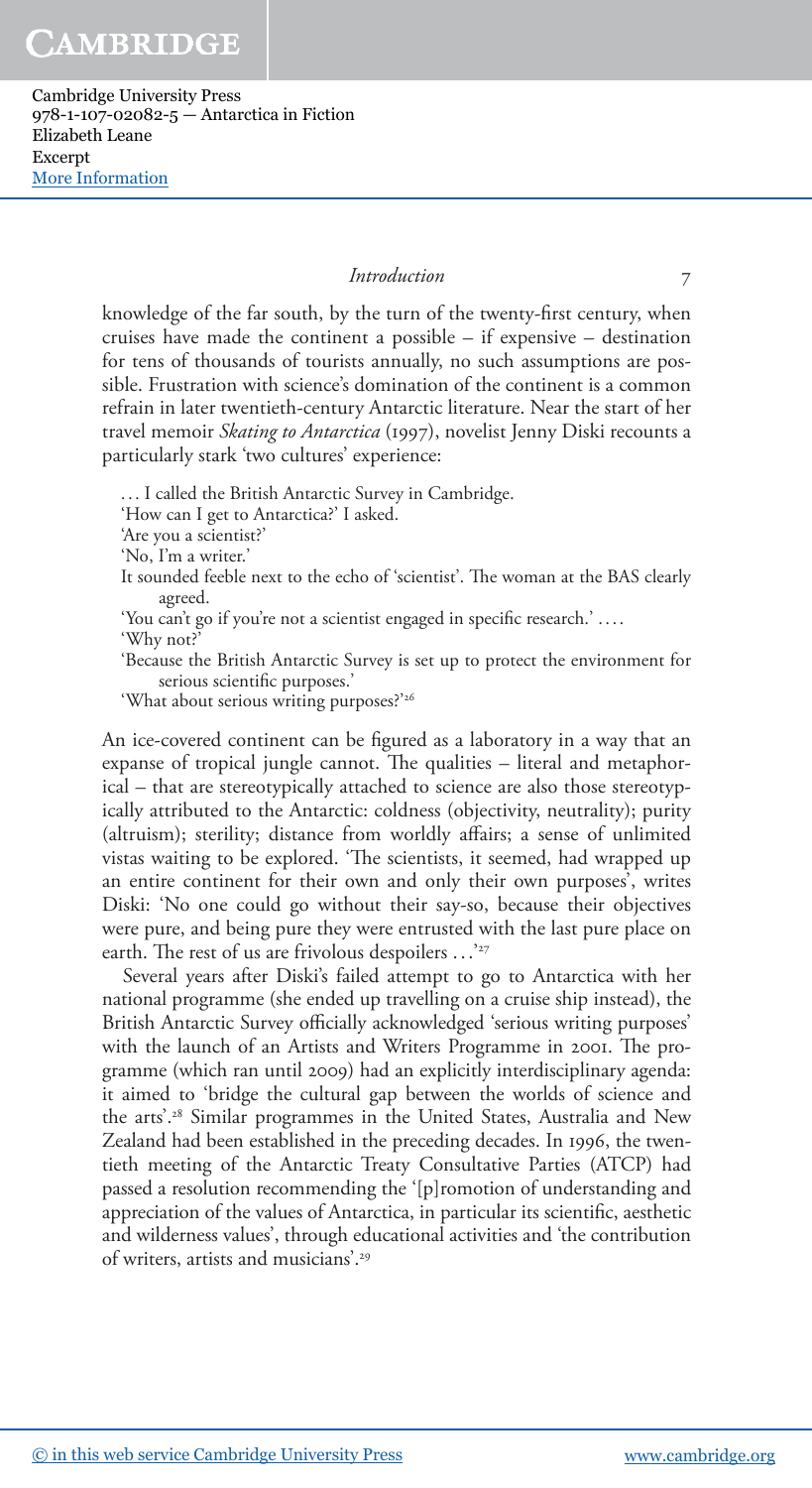Cambridge University Press 978-1-107-02082-5 — Antarctica in Fiction Elizabeth Leane Excerpt [More Information](www.cambridge.org/9781107020825)

#### 8 *Introduction*

This rhetoric can only go so far: there has as yet been little attempt to spell out what Antarctica's 'aesthetic values' actually comprise.<sup>30</sup> There are also problems raised by a resolution that specifically requires interpreters to *promote appreciation* of the values associated with Antarctica, including scientific values. This could potentially see the arts and humanities providing public relations for the 'continent for science' rather than investigating the myriad possibilities of what the continent could or should be *for* . It allows little room for those who may want to interrogate, criticize or challenge existing Antarctic – or indeed aesthetic – values. It raises the question of how works that give a less than complimentary view of a national programme might affect the selection of later writers or artists. Writing more than two decades ago, Pyne recognized problems of this kind in the U.S. programme, which at that time asked applicants to avoid producing creative works that were 'excessively abstract, or not recognizable as having come from the Antarctic'.<sup>31</sup> These days, the wording is less directive – the resulting works must be 'representative of Antarctica or of activities in Antarctica', but there is still a requirement to 'enhance programmatic goals – advancing knowledge and understanding of the U. S. Antarctic program<sup>'</sup>.<sup>32</sup>

In addition, there is a certain artificiality in being required to artistically respond to a place within a particular time frame. In *Degrees of Separation* (2006), a novel by Laurence Fearnley (herself a recipient of an Antarctic writer's residency through the New Zealand programme), a sonic artist visiting McMurdo station muses on this difficulty: '[C]ompared with her, scientists had it easy. At least they knew what they were doing; they had a framework – a project – on which to focus, a particular location on which to concentrate, and material they could process using established scientific methods'. Artists, looking for inspiration in the environment, had a much vaguer task. Moreover, she reasons, scientists make regular Antarctic journeys, returning year after year, whereas she has thirteen days to complete her project: 'Bloody scientists, she wanted to say. You don't know how lucky you are!'<sup>33</sup> Yet, all of these constraints aside, access to the continent for non-scientists, through national programmes or through tourist ships, has increased markedly in the last few decades, and Antarctic fiction has expanded correspondingly.

 It would be foolish to look for coherence, or even a shared symbolic language, in the large, heterogeneous group of texts that make up Antarctic literature. There are, unsurprisingly, many contradictory and competing versions of the continent that can be evident even within one text. Robert F. Scott's diary of his final polar journey – often recognized as the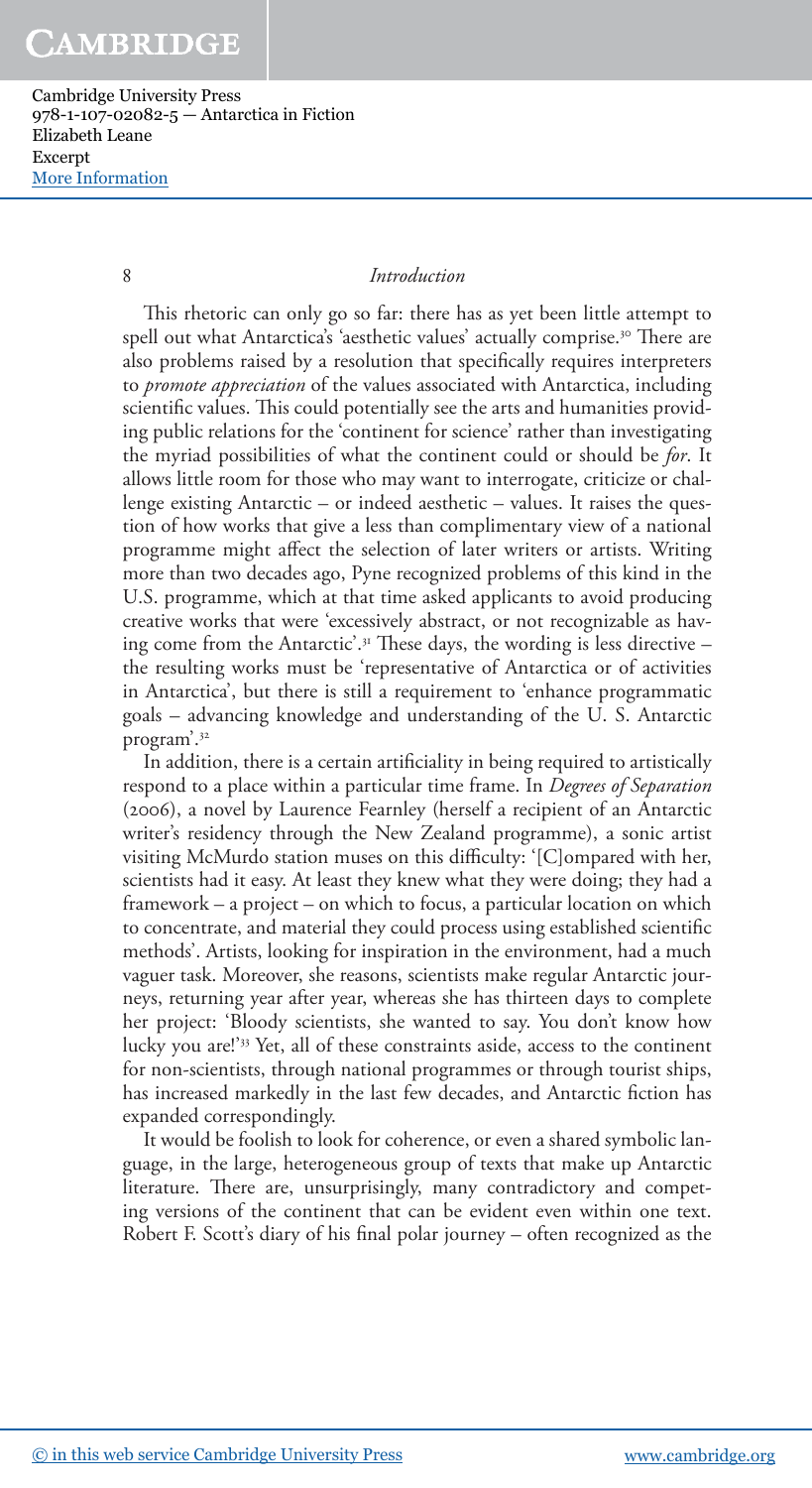Cambridge University Press 978-1-107-02082-5 — Antarctica in Fiction Elizabeth Leane Excerpt [More Information](www.cambridge.org/9781107020825)

### *Introduction* 9

continent's most canonical document<sup>34</sup> – is a fitting demonstration of this point: returning to the Antarctic in early 1911, on a calm, brilliantly sunny day, Scott reflected that 'weather in such a place comes nearer to satisfying my ideal of perfection than any condition that I have ever experienced'; just over a year later, returning from the Pole, in overcast, windy, freezing conditions, he made his famous exclamation, 'Great God! this is an awful place ...<sup>'35</sup> What Antarctica looks like depends on where you stand, what the weather is like, what your prospects are and whether you are first or second to the Pole. Even critics, writing from the distance and comfort of temperature-controlled offices, come to strikingly different interpretations of the Antarctic's symbolic meaning in the same text. For one, the Antarctic icescape in Coleridge's 'Rime of the Ancient Mariner' (1798) functions as a place 'where Earth seems most like Heaven';<sup>36</sup> for others, it is a version of hell.<sup>37</sup> As Victoria Rosner has observed, everyone may have an Antarctic, but 'everyone's Antarctic is not the same'.<sup>38</sup> Similarly, not every text's Antarctica is the same. For example, the continent is a feminized landscape in some genres (particularly the gothic) and a masculinized one in others. There are patterns and traditions in Antarctic fiction, but they are tangled and sometimes contradictory.

 A snatch of dialogue from Sara Wheeler's travel memoir *Terra Incognita* (1996) neatly expresses the unrealistic expectation that the far southern continent should produce a single meaning, a grand monolithic artistic vision. Travelling as part of the U.S. Antarctic Artists and Writers Program, she was asked,

 'What's your impression, then? Of Antarctica?' 'Well', I said slowly, 'I have a million impressions.' 'Don't you have one overwhelming impression?' I thought about that.

'I feel as if I'm getting to know a person. It's like having a love affair - I'm finding out more and more and more, it's all different and overwhelming and intoxicating, and I don't know where it's going to end.'<sup>39</sup>

Getting to know the literature of the far south is a similar process.

 Given the unmanageably large and diverse body of texts that could come under the rubric of 'Antarctic fiction', it is tempting to reach for overarching theoretical frameworks that could guide a winnowing process in which interesting and significant texts are separated from pedestrian, forgettable ones. With the escalating attention Antarctica is drawing within the arts and humanities, examinations of specific texts, events or issues are increasingly theoretically sophisticated. In particular, analyses built